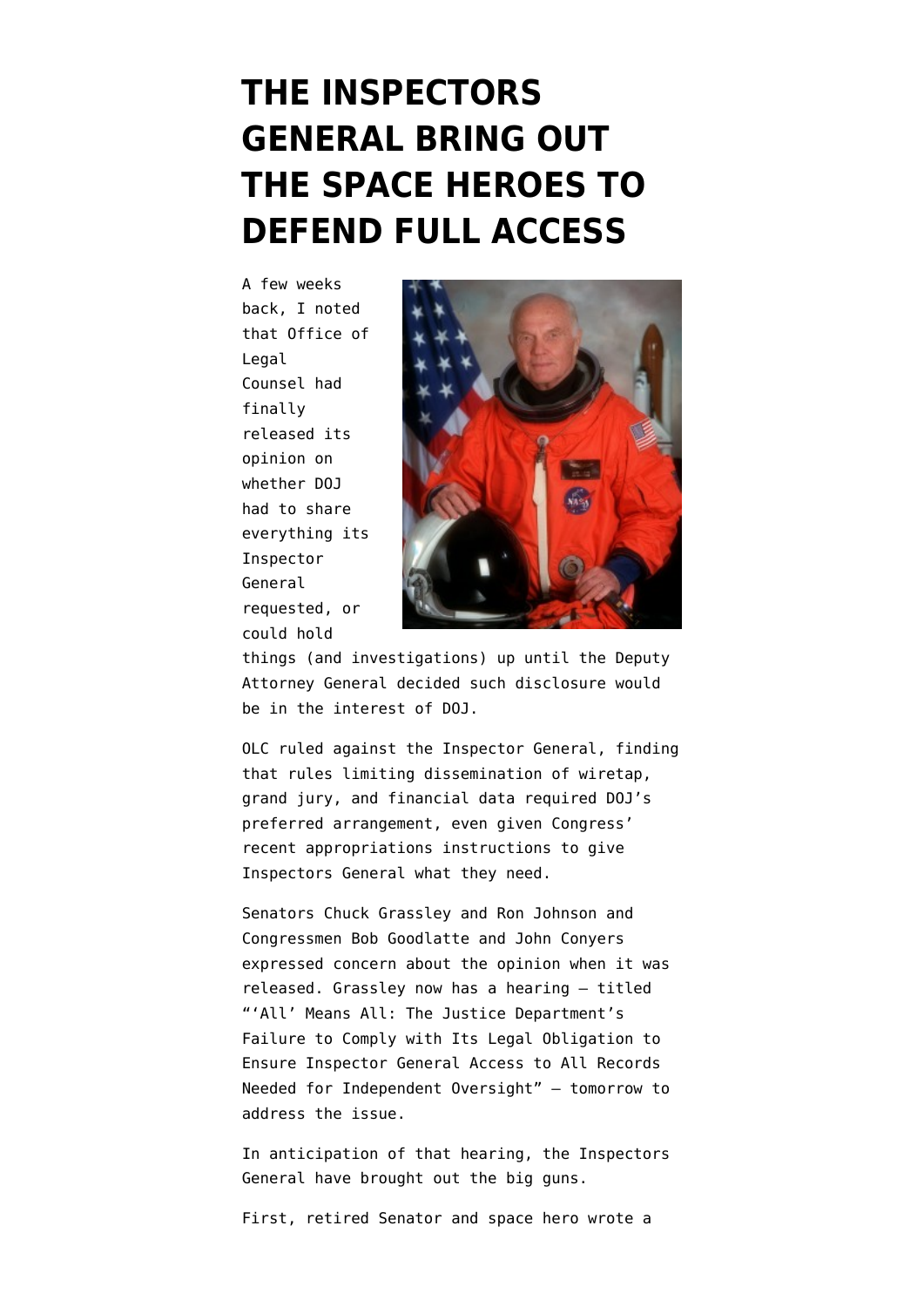letter, reminding that the intent when he and others in Congress passed the Inspector General act in 1978, they intended IGs to get access to everything.

> The success of the IG Act is rooted in the principles on which the Act is grounded–independence, direct reporting to Congress, dedicated staff and resources, unrestricted access to agency records, subpoena power, special protections for agency employees who cooperate with the IG, and the ability to refer criminal matters to the Department of Justice without clearing such referrals through the agency. We considered these safeguards to be vital when we developed the Act and they remain essential today.

In addition, yesterday the Council of the Inspectors General on Integrity and Efficiency sent a [letter](https://www.ignet.gov/sites/default/files/files/CIGIE%20Letter%20to%20HSGAC%20HOGR%20-%208-3-15.pdf) to Ron Johnson, Tom Carper, Jason Chaffetz, and Elijah Cummings asking for immediate legislation to fix the problem created by the OLC memo. In addition to expressing concern about the impact of the memo for DOJ's Inspector General (that IG, Michael Horowitz, is Chair of CIGIE, so that's sort of him reiterating his concerns), the other agency IG's worried that the memo might affect their ability to conduct their own work, as well.

> The OLC opinion's restrictive reading of the IG Act represents a potentially serious challenge to the authority of every Inspector General and our collective ability to conduct our work thoroughly, independently, and in a timely manner. Our concern is that, as a result of the OLC opinion, agencies other than DOJ may likewise withhold crucial records from their Inspectors General, adversely impacting their work. Even absent this opinion, agencies such as the Peace Corps and the U.S. Chemical Safety and Hazard Investigation Board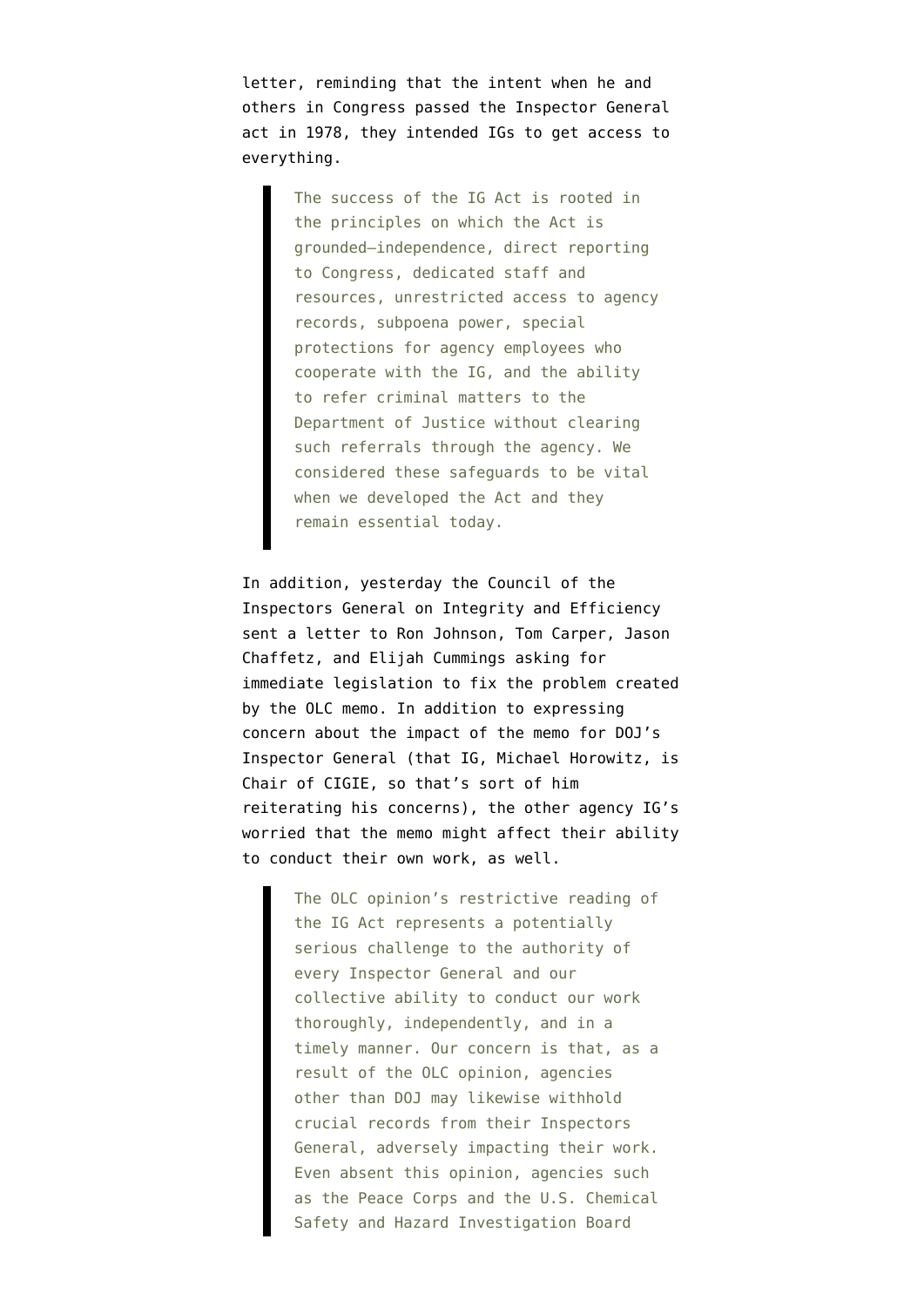(CSB) have restricted or denied their OIGs access to agency records on claims of common law privileges or assertions that other laws prohibit access.

## [snip]

Uncertainty about the legal authority of Inspectors General to access all information in an agency's possession could also negatively affect interactions between the staffs of the Offices of Inspector General and the agencies they oversee. Prior to this opinion, agency personnel could be confident, given the clear language of Section 6(a) of the IG Act, that they were required to and should share information openly with Inspector General staff, and typically they did so without reservation or delay. This led to increased candor during interviews, greater efficiency of investigations and other reviews, and earlier and more effective detection and resolution of waste, fraud, and abuse within Federal agencies. We are concerned that witnesses and other agency personnel, faced with uncertainty regarding the applicability of the OLC opinion to other records and situations, may now be less forthcoming and fearful of being accused of improperly divulging information. Such a shift in mindset also could deter whistleblowers from directly providing information about waste, fraud, abuse, or mismanagement to Inspectors General because of concern that the agency may later claim that the disclosure was improper and use that decision to retaliate against the whistleblower.

Neither FBI Director Jim Comey nor Deputy Attorney General Sally Yates are appearing at tomorrow's hearing. FBI Associate Deputy Director Kevin Perkins and Associate Deputy